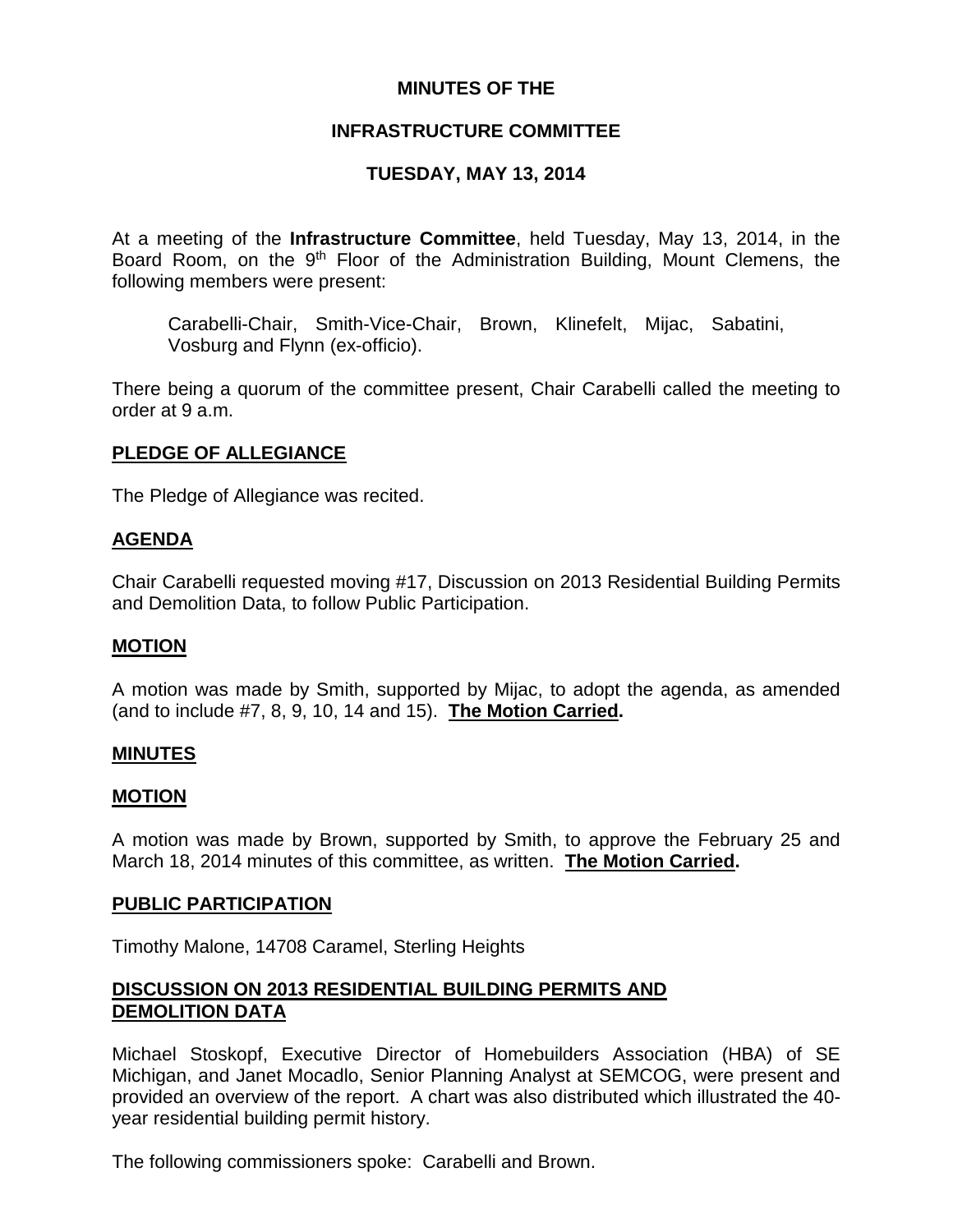# **MOTION**

A motion was made by Mijac, supported by Vosburg, to receive and file the report provided on 2013 residential building permits and demolition data. **The Motion Carried.**

# **MDOT CONTRACT FOR HAYES FROM 21 TO 23 MILE ROAD/DEPARTMENT OF ROADS**

### **MOTION**

A motion was made by Brown, supported by Mijac, to forward to the Finance Committee a recommendation to approve the contract between the Macomb County Department of Roads and Michigan Department of Transportation for the reconstruction of Hayes Road from 21 Mile Road to 23 Mile Road. **The Motion Carried.**

### **BUDGET AMENDMENT/MDOT AUDIT REFUND/DEPARTMENT OF ROADS**

### **MOTION**

A motion was made by Smith, supported by Mijac, to forward to the Finance Committee a recommendation to approve an amendment to the 2013-14 Department of Roads budget to include the addition of \$1,034,320 for the Fiscal Year 2011-12 audit refund from MDOT and the utilization of \$456,680 from the Department or Roads' fund balance; further, this budget action addresses budgetary issues only. It does not constitute the Commission's approval of any County contract. If a contract requires Commission approval under the County's Contracting Policy or the County's Procurement Ordinance, such approval must be sought separately.

The following commissioners spoke: Flynn and Carabelli.

Chair Carabelli called for a vote on the motion and **The Motion Carried.**

# **BUDGET AMENDMENT/ADDITIONAL SALARY-BENEFITS EXPENSE FOR TRAFFIC OPERATION CENTER DIRECTOR POSITION/DEPARTMENT OF ROADS**

Bob Hoepfner, Department of Roads Director, provided an overview.

### **MOTION**

A motion was made by Brown, supported by Smith, to forward to the Finance Committee a recommendation to approve an amendment to the 2013-14 Department of Roads budget to include the additional salary/benefits expense of \$243,000 for the position of Traffic Operations Center Director to be covered through the Roads' fund balance; further, this budget action addresses budgetary issues only. It does not constitute the Commission's approval of any County contract. If a contract requires Commission approval under the County's Contracting Policy or the County's Procurement Ordinance, such approval must be sought separately.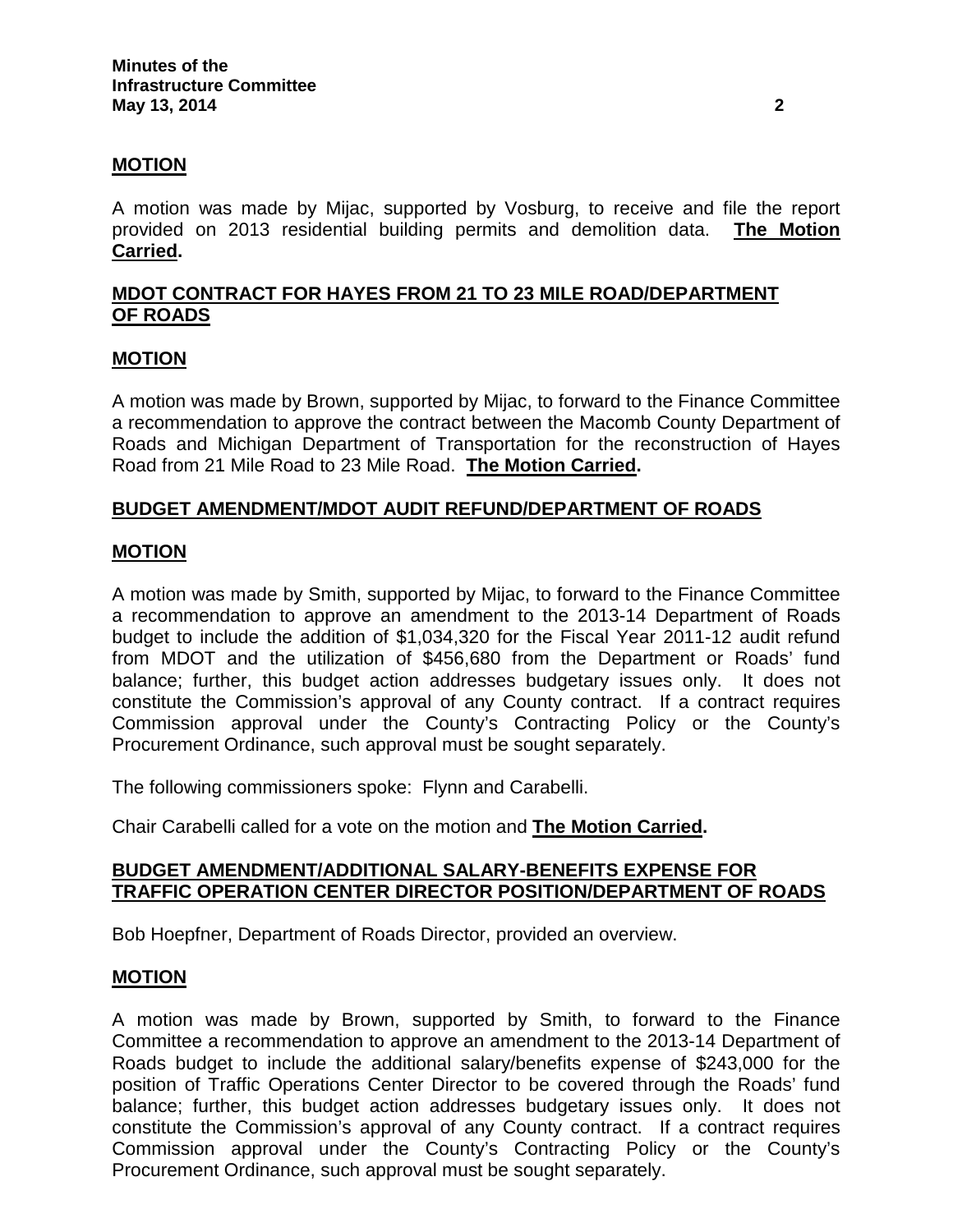The following commissioners spoke: Carabelli, Sabatini, Smith, Flynn and Brown.

Commissioner Klinefelt stated that the request is to amend the 2013-14 budget for the entire position amount, but noted that the 2013-14 budget will end in September. She wondered if the amount should only reflect the appropriate months of the 2013-14 budget. Finance Director Pete Provenzano concurred and said they will adjust the request for tomorrow's Finance Committee meeting to reflect the actual number of months for this fiscal year.

Commissioner Klinefelt questioned the fringe benefit costs and Mr. Provenzano stated that further review and recalculation might be needed and that could be brought back to the Board next month.

Chair Carabelli called for a vote on the motion and **The Motion Carried.**

### **BUDGET AMENDMENT/THREE ASSISTANT FOREMAN POSITIONS/ DEPARTMENT OF ROADS**

### **MOTION**

A motion was made by Mijac, supported by Brown, to forward to the Finance Committee a recommendation to approve an amendment to the 2013-14 Department of Roads budget to include the addition of \$388,503.39 for three Assistant Foreman positions to be covered through the Roads' fund balance; further, this budget action addresses budgetary issues only. It does not constitute the Commission's approval of any County contract. If a contract requires Commission approval under the County's Contracting Policy or the County's Procurement Ordinance, such approval must be sought separately.

The following commissioners asked questions of Bob Hoepfner: Vosburg, Smith, Sabatini and Carabelli.

Commissioner Klinefelt requested for tomorrow's Finance Committee meeting that the dollar amount be prorated to reflect the actual number of months for the 2013-14 budget year as indicated for the previous agenda item, as well as a correction next month for the fringe benefit costs.

Chair Carabelli called for a vote on the motion and **The Motion Carried.**

# **BUDGET AMENDMENT/SPECIAL WINTER MAINTENANCE REIMBURSEMENT/ DEPARTMENT OF ROADS**

### **MOTION**

A motion was made by Vosburg, supported by Smith, to forward to the Finance Committee a recommendation to approve an amendment to the 2013-14 Department of Roads budget to include the addition of \$2,435,600.44 received from MDOT as special winter maintenance reimbursement; further, this budget action addresses budgetary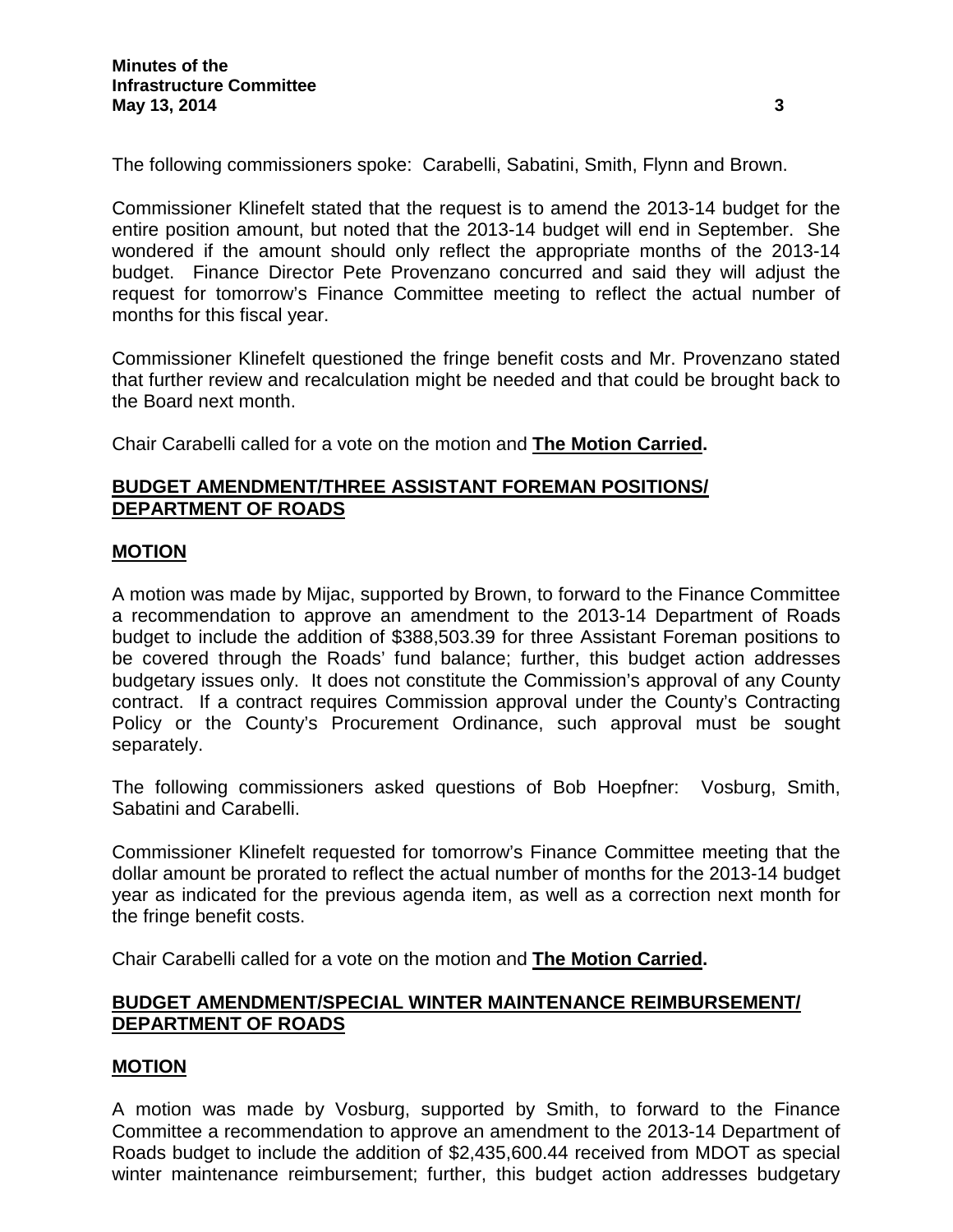issues only. It does not constitute the Commission's approval of any County contract. If a contract requires Commission approval under the County's Contracting Policy or the County's Procurement Ordinance, such approval must be sought separately.

The following commissioners spoke: Carabelli, Vosburg, Flynn and Smith.

Chair Carabelli called for a vote on the motion and **The Motion Carried.**

# **CONTRACT AMENDMENT FOR COURTVIEW EFILING INTEGRATION WITH IMAGESOFT/IT**

Sandy Jurek, Information Technology Director, provided an overview of the contract amendment. She recognized Mary Ann Zak, Program Manager from IT, Tom Giachino from Metro Technology Services, and Anthony June, IT Director for Circuit Court.

# **MOTION**

A motion was made by Mijac, supported by Vosburg, to forward to the Finance Committee a recommendation to approve the contract amendment for eFiling integration with ImageSoft.

The following commissioners spoke: Carabelli, Brown, Smith, Vosburg and Klinefelt.

Chair Carabelli called for a vote on the motion and **The Motion Carried.**

# **CONTRACT WITH BERNCO, INC., FOR ANIMAL SHELTER 2014 BUILDING RENOVATIONS/FACILITIES AND OPERATIONS**

### **MOTION**

A motion was made by Brown, supported by Klinefelt, to forward to the Finance Committee a recommendation to approve the contract between the County of Macomb and the low bidder, Bernco, Inc., in the amount of \$632,950, which includes the base bid Alternate #1, Alternate #2 and Alternate #3; funds for this project are available in the Capital Plan.

The following commissioner asked questions of Lynn Arnott-Bryks: Carabelli.

Chair Carabelli called for a vote on the motion and **The Motion Carried.**

# **ENGAGEMENT AGREEMENT WITH PLANTE MORAN CRESA FOR PROGRAM MANAGEMENT SERVICES FOR MACOMB COUNTY CENTRAL CAMPUS IMPROVEMENT PROJECT/FACILITIES AND OPERATIONS**

Deputy Executive Mark Deldin and Facilities and Operations Director Lynn Arnott-Bryks were present.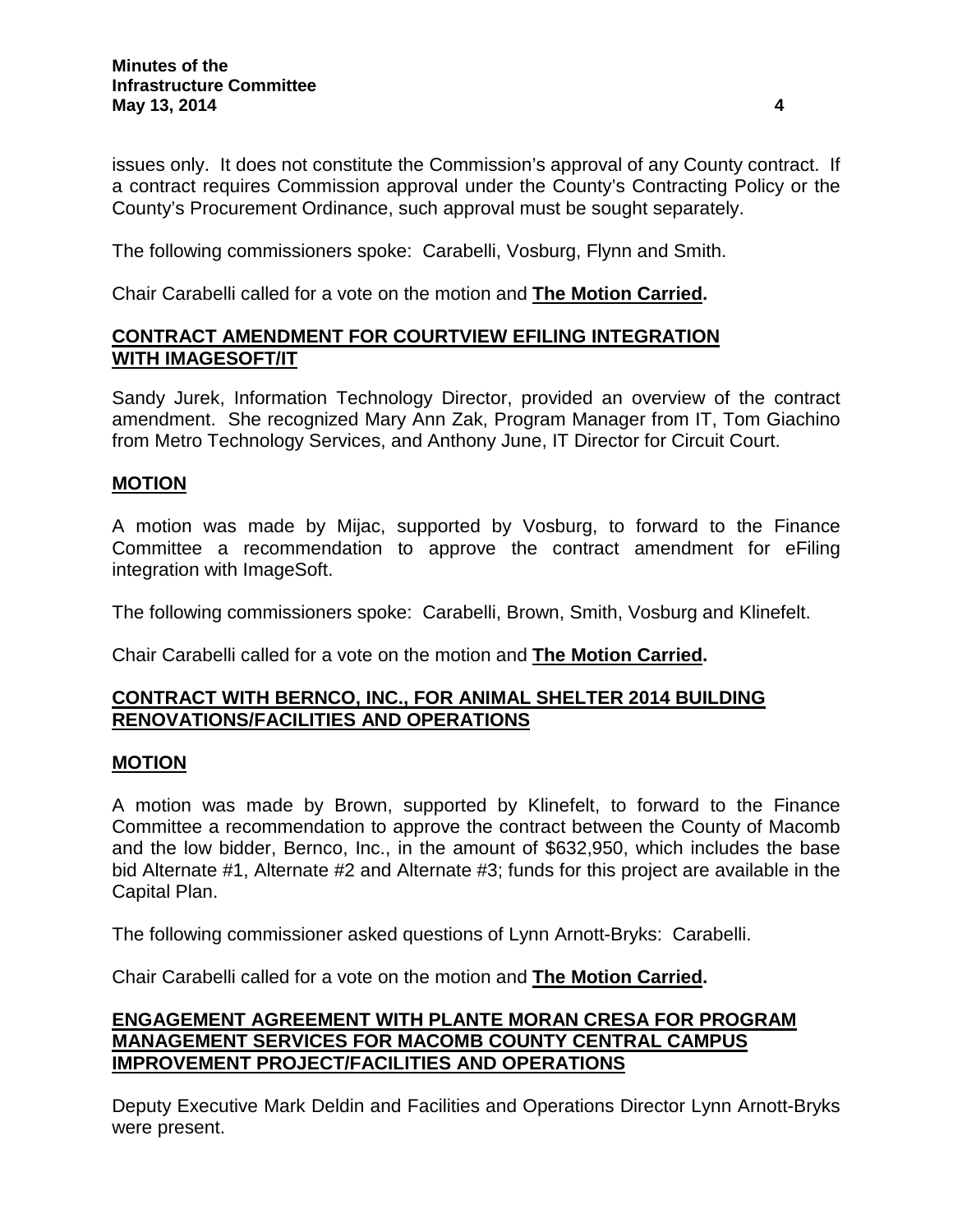# **MOTION**

A motion was made by Smith, supported by Vosburg, to forward to the Finance Committee a recommendation to approve execution of the engagement agreement between the County of Macomb and Plante Moran Cresa for program management services for the Macomb County Central Campus Improvement Project; funds for these services are available in the Capital Plan.

The following commissioners spoke: Flynn, Klinefelt and Brown.

Chair Carabelli called for a vote on the motion and **The Motion Carried.**

# **BUDGET AMENDMENT/PUBLIC WORKS INSPECTOR POSITIONS/ PUBLIC WORKS**

### **MOTION**

A motion was made by Brown, supported by Smith, to forward to the Finance Committee a recommendation to approve an amendment to the Public Works Administration budget by \$106,035 to fund pay grade reclassifications for Public Works Inspector positions; this request is to be funded from Fund Balance, in consideration of the inspection fee revenue budgeted for 2014 which was increased by \$250,000; further, this budget action addresses budgetary issues only. It does not constitute the Commission's approval of any County contract. If a contract requires Commission approval under the County's Contracting Policy or the County's Procurement Ordinance, such approval must be sought separately.

Bill Misterovich, Chief Deputy Public Works Commissioner, provided an overview of the request and noted that the request was brought forward by the union.

The following commissioners spoke: Klinefelt, Smith, Vosburg, Sabatini and Carabelli.

Discussion took place regarding the retroactive pay.

Commissioner Smith withdrew his support of the motion.

### **MOTION**

A motion was made by Smith, supported by Klinefelt, to refer this issue to the Finance Committee.

The following commissioners spoke: Klinefelt, Brown and Flynn.

Chair Carabelli called for a vote on the motion to refer and **The Motion Carried with Brown voting "No."**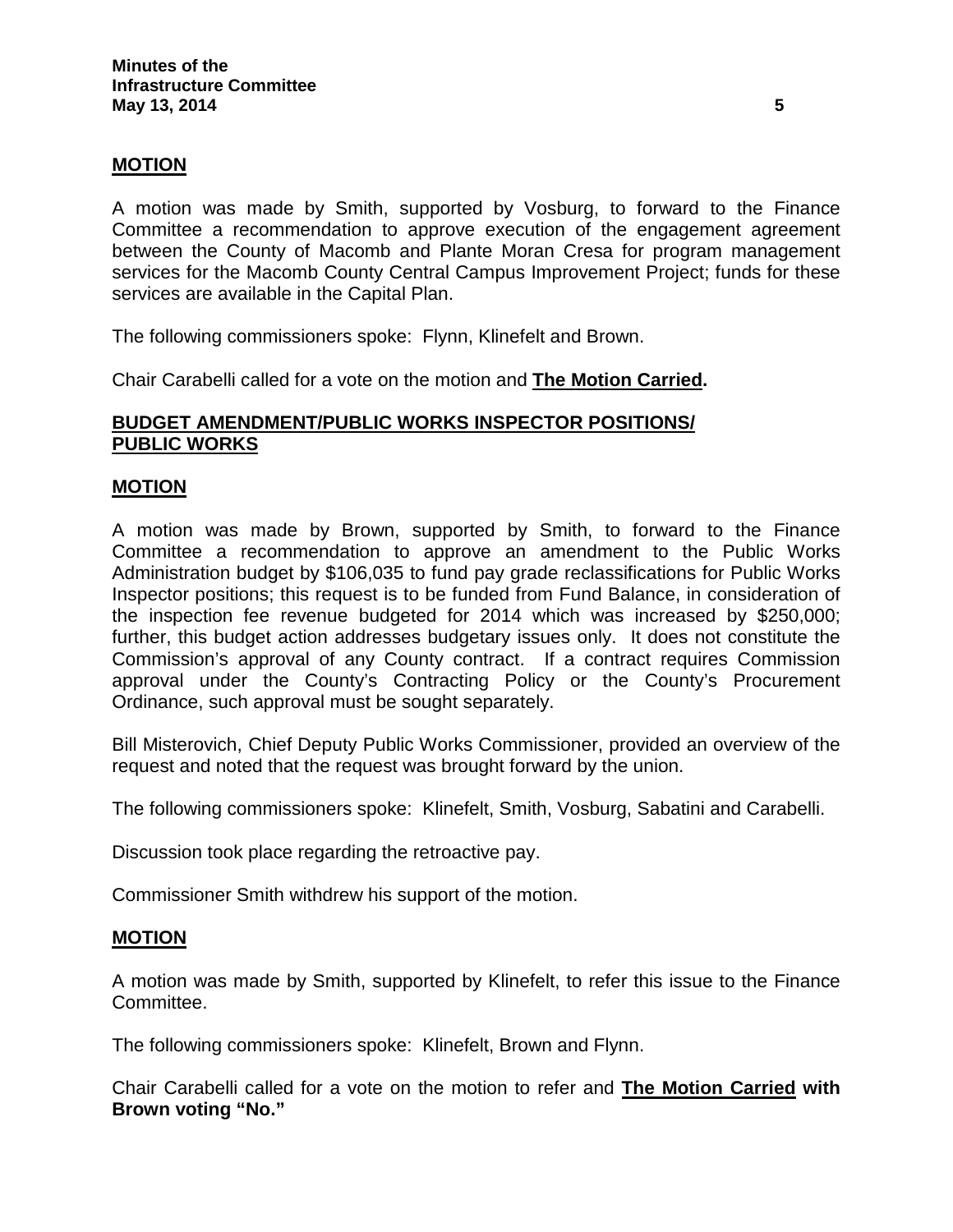### **BUDGET AMENDMENT/THREE NEW POSITIONS/PUBLIC WORKS WASTEWATER SERVICES DIVISION**

# **MOTION**

A motion was made by Klinefelt, supported by Smith, to forward to the Finance Committee a recommendation to approve an amendment to the Public Works 2014 budget by an increase of \$127,557 to fund three new positions for the Wastewater Services Division; the funding for this increase will be 100 percent reimbursed through the user charge rates of the Macomb County Wastewater Disposal System; further, this budget action addresses budgetary issues only. It does not constitute the Commission's approval of any County contract. If a contract requires Commission approval under the County's Contracting Policy or the County's Procurement Ordinance, such approval must be sought separately. **The Motion Carried.**

# **2014 FREEDOM HILL COUNTY PARK USE LICENSE CONTRACT**

# **MOTION**

A motion was made by Klinefelt, supported by Vosburg, to forward to the Finance Committee a recommendation to approve the 2014 Freedom Hill County Park Use License.

The following commissioners spoke: Klinefelt and Flynn.

Chair Carabelli called for a vote on the motion and **The Motion Carried.**

# **SEMCOG ROAD CONDITION SURVEY DATA FOR 2013**

### **MOTION**

A motion was made by Vosburg, supported by Sabatini, to receive and file the SEMCOG road condition survey data for 2013. **The Motion Carried.**

# **SEMCOG TOP 20 CRASH PRONE INTERSECTIONS FOR 2013**

### **MOTION**

A motion was made by Vosburg, supported by Sabatini, to receive and file the information provided by SEMCOG regarding the top 20 crash prone intersections for 2013. **The Motion Carried.**